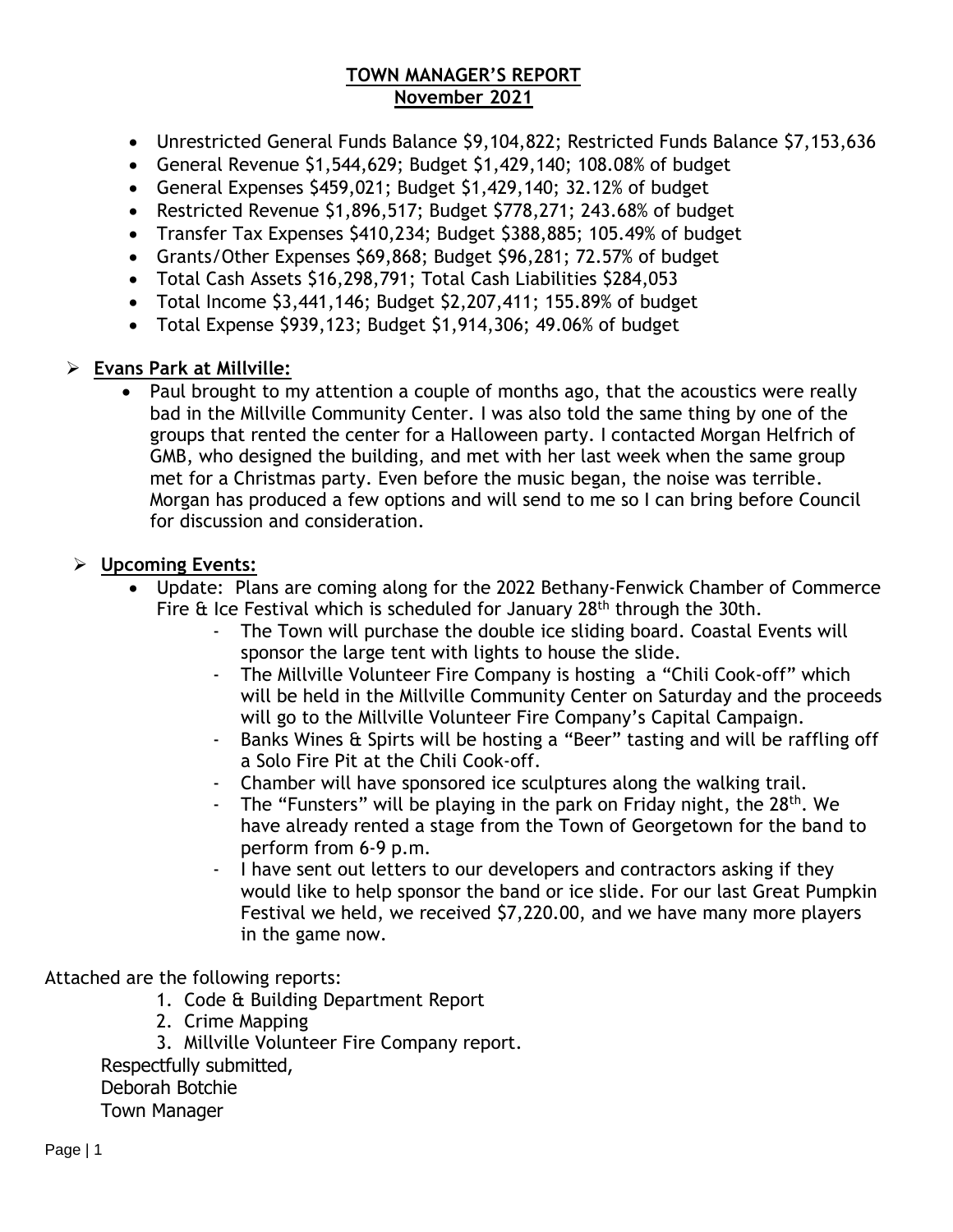### **Code & Building Department Monthly Report for November 2021**

| <b>BUILDING PERMITS</b>                                                        |                |
|--------------------------------------------------------------------------------|----------------|
| <b>Total BP Issued: 45</b>                                                     |                |
| <b>Single Family Homes</b><br>$\bullet$                                        | 6              |
| <b>Townhouse Units</b><br>$\bullet$                                            | 16             |
| Minor<br>$\bullet$                                                             | 21             |
| Commercial<br>$\bullet$                                                        | 2              |
| Signs<br>$\bullet$                                                             | $\overline{0}$ |
| <b>Certificates of Occupancy/Completion Issued: 34</b><br><b>Total Revenue</b> | \$142,437.50   |
| <b>BP SFH</b>                                                                  | \$31,587.00    |
| <b>BP SFTH</b>                                                                 | \$89,436.50    |
| <b>BP</b> Commercial                                                           | \$18,748.00    |
| <b>BP</b> Minor                                                                | \$2,666.00     |
| <b>Sign Permits</b>                                                            | \$ 0.00        |
| <b>BP</b> Violations                                                           | \$ 0.00        |
|                                                                                |                |

#### **DEVELOPMENT ACTIVITY**

**BL2**: Work continues. Infrastructure continues. Phase 4 into the construction phase, New construction on hold until released by DNREC.

**MBTS Sea Breeze:** Site work is almost completed. The home construction is in full force. Last looked there is only 5 lots left that haven't been bought.

**PARKSIDE**: Construction underway and removal of trees and grubbing is starting in their phase 2 area. It looks like Ryan Homes will be pulling a permit a month for the next few months. Last counted they had 3 lots left in the first section.

**SEA EDGE:** Building in process. Last building started should be done by February as per site supervisor. **SOUTHERN LANDING:** Building construction well on its way. Waiting for DelDOT to release more permits.

**MBTS PENINSULA VILLAGE:** Storm water pipe and drainage being worked on, as well as starting to dig in the pond area. Proof roll will be done prior to your meeting and blacktop being applied if all passes. Since most of the underground infrastructure is already in this site should move quick and houses should start popping up by end of December from what I'm told.

**TOWN PARK**: Pickleball court has a crack in it by post, Contacting a couple different repair co. for price. Getting price for the addition of stone and grading to the parking lot.

**ATLANTIC AUTO:** As an FYI they have broke ground and site work has started.

#### **CODE ENFORCEMENT: VIOLATIONS**

TOTAL VIOLATIONS: \$0.00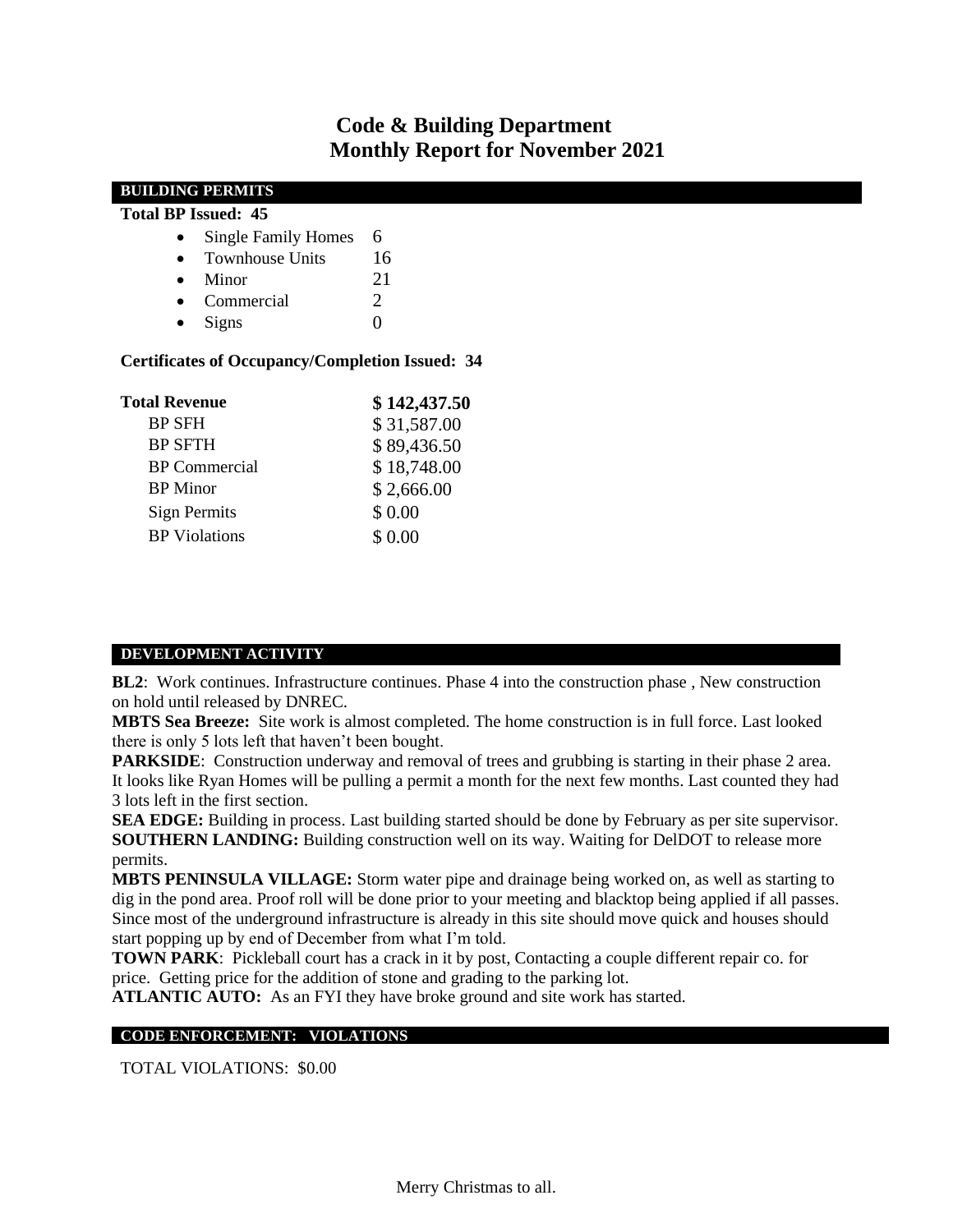

# **Millville Reporting – November 2021**

| <b>Date</b>  | Time<br><b>In</b> | Time<br>Out | <b>HRS</b><br>Hot<br>Spot | <b>Traffic</b><br><b>Stops</b> | # Of<br>Warnings | <b>Traffic</b><br><b>Charges</b> | #<br><b>DUI</b> | # of<br><b>Incidents</b> | <b>Arrests</b> | <b>Total</b><br><b>Criminal</b><br><b>Charges</b> | <b>CPC</b>   | Intel        | Drug<br>Arrest | 29's         |
|--------------|-------------------|-------------|---------------------------|--------------------------------|------------------|----------------------------------|-----------------|--------------------------|----------------|---------------------------------------------------|--------------|--------------|----------------|--------------|
| 11/1/2021    | 0630              | 1030        | 4                         | 1                              | 0                | 1                                | 0               | 0                        | 0              | 0                                                 | 0            | 0            | 0              | $\bf{0}$     |
| 11/1/2021    | 1030              | 1430        | 4                         | $\overline{2}$                 | 0                | 3                                | $\bf{0}$        | 1                        | $\mathbf 0$    | $\mathbf 0$                                       | $\mathbf 0$  | $\mathbf 0$  | $\bf{0}$       | $\bf{0}$     |
| 11/2/2021    | 1600              | 2000        | 4                         | 0                              | $\bf{0}$         | 0                                | 0               | 1                        | $\mathbf 0$    | $\bf{0}$                                          | 0            | 0            | 0              | 0            |
| 11/4/2021    | 0800              | 1200        | 4                         | 5                              | 4                | $\overline{2}$                   | $\mathbf 0$     | $\mathbf{1}$             | $\bf{0}$       | $\bf{0}$                                          | $\mathbf 0$  | 0            | 0              | $\bf{0}$     |
| 11/4/2021    | 1900              | 2300        | $\overline{\mathbf{4}}$   | $\overline{2}$                 | $\overline{2}$   | $\mathbf{0}$                     | $\bf{0}$        | $\bf{0}$                 | $\bf{0}$       | $\mathbf 0$                                       | $\bf{0}$     | $\mathbf 0$  | 0              | $\bf{0}$     |
| 11/5/2021    | 1800              | 2200        | $\overline{\mathbf{4}}$   | $\overline{\mathbf{4}}$        | $\overline{2}$   | 1                                | $\bf{0}$        | $\mathbf{0}$             | $\bf{0}$       | $\bf{0}$                                          | 0            | 0            | $\bf{0}$       | $\bf{0}$     |
| 11/5/2021    | 2200              | 0200        | $\overline{4}$            | 4                              | $\overline{2}$   | $\mathbf{0}$                     | $\mathbf{0}$    | $\bf{0}$                 | $\bf{0}$       | $\mathbf 0$                                       | 0            | 0            | 0              | $\bf{0}$     |
| 11/7/2021    | 0530              | 1330        | 8                         | 4                              | $\overline{1}$   | 4                                | $\bf{0}$        | $\bf{0}$                 | $\overline{0}$ | $\mathbf{0}$                                      | $\bf{0}$     | 0            | 0              | 0            |
| 11/8/2021    | 1600              | 2000        | 4                         | 1                              | $\bf{0}$         | $\mathbf{1}$                     | $\bf{0}$        | 0                        | 0              | $\bf{0}$                                          | 0            | 0            | 0              | $\bf{0}$     |
| 11/9/2021    | 1800              | 2200        | $\overline{4}$            | $\mathbf{1}$                   | $\bf{0}$         | $\overline{1}$                   | $\bf{0}$        | $\bf{0}$                 | $\bf{0}$       | $\bf{0}$                                          | $\bf{0}$     | 0            | 0              | $\bf{0}$     |
| 11/11/2021   | 1600              | 2000        | $\overline{\mathbf{4}}$   | $\overline{1}$                 | $\mathbf{1}$     | $\mathbf{0}$                     | $\mathbf{0}$    | $\mathbf{0}$             | $\mathbf 0$    | $\bf{0}$                                          | $\bf{0}$     | 0            | $\bf{0}$       | $\bf{0}$     |
| 11/13/2021   | 0730              | 1130        | $\overline{\mathbf{4}}$   | $\overline{3}$                 | $\overline{0}$   | $\overline{\mathbf{3}}$          | $\bf{0}$        | $\mathbf{0}$             | $\bf{0}$       | $\mathbf 0$                                       | $\bf{0}$     | 0            | $\bf{0}$       | $\bf{0}$     |
| 11/14/2021   | 1400              | 1800        | $\overline{\mathbf{4}}$   | 0                              | 0                | $\mathbf{0}$                     | $\bf{0}$        | 0                        | $\bf{0}$       | $\bf{0}$                                          | $\bf{0}$     | 0            | 0              | $\bf{0}$     |
| 11/15/2021   | 1530              | 1930        | $\overline{4}$            | 0                              | $\bf{0}$         | $\mathbf{0}$                     | $\mathbf{0}$    | $\mathbf 0$              | $\bf{0}$       | $\bf{0}$                                          | $\mathbf 0$  | $\bf{0}$     | 0              | $\bf{0}$     |
| 11/16/2021   | 0800              | 1200        | 4                         | $\bf{0}$                       | 0                | $\mathbf{0}$                     | 0               | $\bf{0}$                 | $\bf{0}$       | $\bf{0}$                                          | $\bf{0}$     | $\bf{0}$     | 0              | 0            |
| 11/16/2021   | 1600              | 2100        | 5                         | $\mathbf{1}$                   | 0                | $\overline{1}$                   | 0               | 0                        | $\bf{0}$       | $\bf{0}$                                          | $\bf{0}$     | $\bf{0}$     | $\bf{0}$       | $\bf{0}$     |
| 11/17/2021   | 1930              | 2330        | $\overline{\mathbf{4}}$   | 0                              | $\bf{0}$         | $\bf{0}$                         | $\bf{0}$        | $\overline{\mathbf{0}}$  | $\mathbf{0}$   | $\bf{0}$                                          | $\bf{0}$     | $\bf{0}$     | 0              | $\mathbf{0}$ |
| 11/19/2021   | 0600              | 1400        | 8                         | 5                              | $\bf{0}$         | 5                                | $\bf{0}$        | $\mathbf{1}$             | $\mathbf 0$    | $\mathbf 0$                                       | $\bf{0}$     | $\bf{0}$     | $\bf{0}$       | $\bf{0}$     |
| 11/20/2021   | 0530              | 0930        | 4                         | $\mathbf{1}$                   | $\bf{0}$         | 1                                | $\bf{0}$        | 0                        | $\mathbf 0$    | $\bf{0}$                                          | $\bf{0}$     | $\bf{0}$     | 0              | $\bf{0}$     |
| 11/21/2021   | 2300              | 0300        | 4                         | $\overline{\mathbf{2}}$        | $\overline{2}$   | $\bf{0}$                         | $\bf{0}$        | $\bf{0}$                 | $\mathbf 0$    | $\bf{0}$                                          | $\bf{0}$     | $\bf{0}$     | 0              | 0            |
| 11/22/2021   | 0800              | 1200        | 4                         | $\bf{0}$                       | $\bf{0}$         | $\bf{0}$                         | 0               | $\mathbf 0$              | $\mathbf 0$    | $\bf{0}$                                          | $\mathbf 0$  | $\bf{0}$     | $\bf{0}$       | $\bf{0}$     |
| 11/22/2021   | 1500              | 1900        | 4                         | 2                              | 1.               | 1                                | $\mathbf{0}$    | $\overline{2}$           | $\bf{0}$       | $\bf{0}$                                          | $\bf{0}$     | 0            | 0              | $\bf{0}$     |
| 11/23/2021   | 2000              | 2400        | 4                         | 0                              | 0                | 0                                | $\mathbf 0$     | 0                        | $\bf{0}$       | $\bf{0}$                                          | $\mathbf 0$  | $\mathbf 0$  | $\bf{0}$       | $\bf{0}$     |
| 11/24/2021   | 1700              | 2100        | 4                         | 0                              | $\bf{0}$         | 0                                | $\mathbf{0}$    | $\bf{0}$                 | $\overline{0}$ | $\bf{0}$                                          | $\mathbf{0}$ | 0            | $\bf{0}$       | $\bf{0}$     |
| 11/25/2021   | 1600              | 2000        | 4                         | 0                              | 0                | 0                                | 0               | 0                        | $\bf{0}$       | $\bf{0}$                                          | $\bf{0}$     | 0            | 0              | 0            |
| 11/25/2021   | 0530              | 0930        | $\overline{4}$            | 0                              | $\mathbf{0}$     | $\bf{0}$                         | $\bf{0}$        | 0                        | $\bf{0}$       | $\bf{0}$                                          | $\bf{0}$     | $\mathbf 0$  | 0              | $\bf{0}$     |
| 11/26/2021   | 1600              | 2000        | 4                         | 0                              | $\bf{0}$         | $\bf{0}$                         | $\bf{0}$        | 0                        | 0              | $\bf{0}$                                          | $\bf{0}$     | 0            | 0              | 0            |
| 11/27/2021   | 0530              | 0930        | $\overline{4}$            | $\mathbf{1}$                   | $\mathbf{0}$     | $\mathbf{1}$                     | $\mathbf{0}$    | $\mathbf 0$              | $\mathbf 0$    | $\mathbf 0$                                       | $\mathbf 0$  | $\mathbf 0$  | $\mathbf 0$    | $\mathbf{0}$ |
| 11/28/2021   | 0730              | 1130        | $\overline{\mathbf{4}}$   | $2\overline{ }$                | $\mathbf{0}$     | $\overline{2}$                   | $\mathbf 0$     | $\mathbf{0}$             | $\mathbf{0}$   | $\mathbf 0$                                       | $\mathbf 0$  | $\mathbf{0}$ | $\mathbf 0$    | $\mathbf{0}$ |
| 11/28/2021   | 1230              | 1630        | $\overline{4}$            | $2^{\circ}$                    | $\overline{2}$   | $\overline{\mathbf{0}}$          | $\mathbf{0}$    | $\overline{\mathbf{0}}$  | $\overline{0}$ | $\mathbf 0$                                       | 0            | $\mathbf 0$  | $\mathbf 0$    | $\bf{0}$     |
| 11/29/2021   | 1530              | 1930        | 4                         | $3\phantom{a}$                 | - 1              | $\overline{2}$                   | $\overline{0}$  | $\mathbf{0}$             | $\mathbf 0$    | $\mathbf 0$                                       | 0            | $\mathbf 0$  | $\mathbf 0$    | $\mathbf{0}$ |
| 11/30/2021   | 1830              | 2230        | 4                         | 0                              | $\mathbf{0}$     | $\bf{0}$                         | $\mathbf{0}$    | 0                        | $\mathbf 0$    | $\mathbf 0$                                       | 0            | 0            | 0              | 0            |
| <b>Total</b> |                   |             | 137                       | 47                             | 18               | 29                               | 0               | 6                        | $\mathbf 0$    | $\mathbf 0$                                       | 0            | $\bf{0}$     | $\bf{0}$       | 0            |

### **Millville Troop 4 Deployment Reporting – November 2021**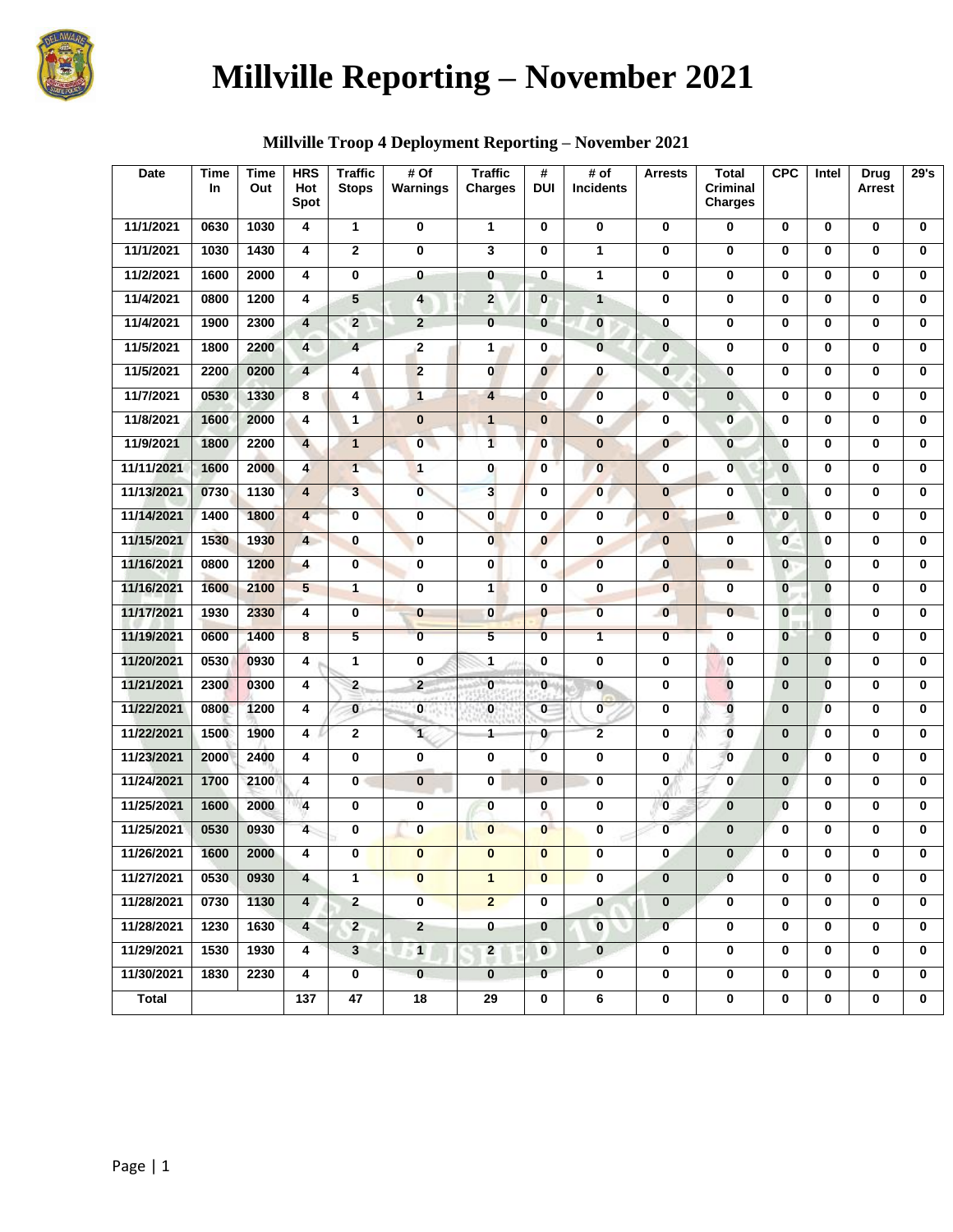

## **Millville Reporting – November 2021**



**Traffic Contact Totals for Millville Contract Policing Patrols**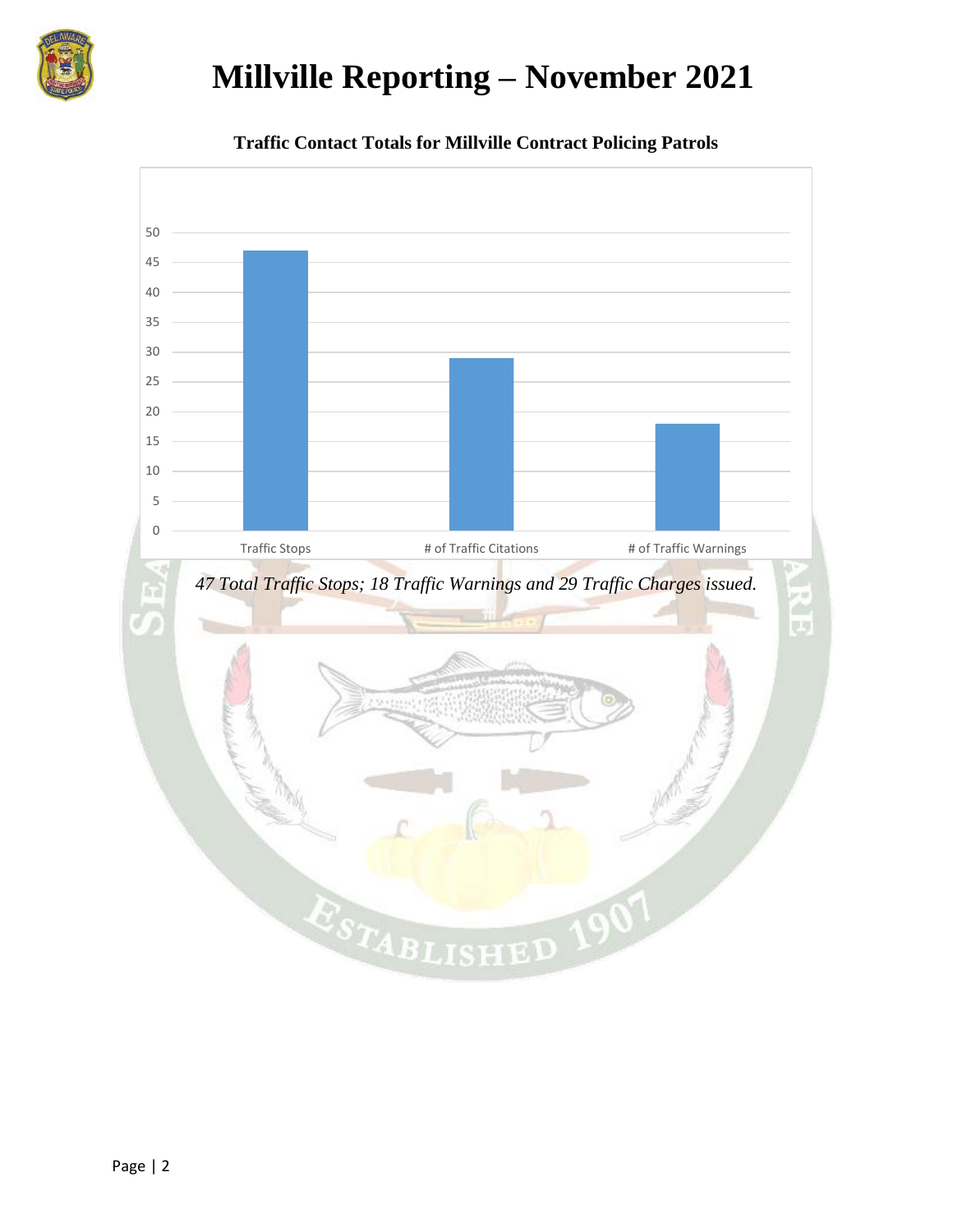

## **Millville Reporting – November 2021**

#### **Crime Mapping - [www.dsp.delaware.gov](http://www.dsp.delaware.gov/)**

**Public has access to this site for greater details if needed**

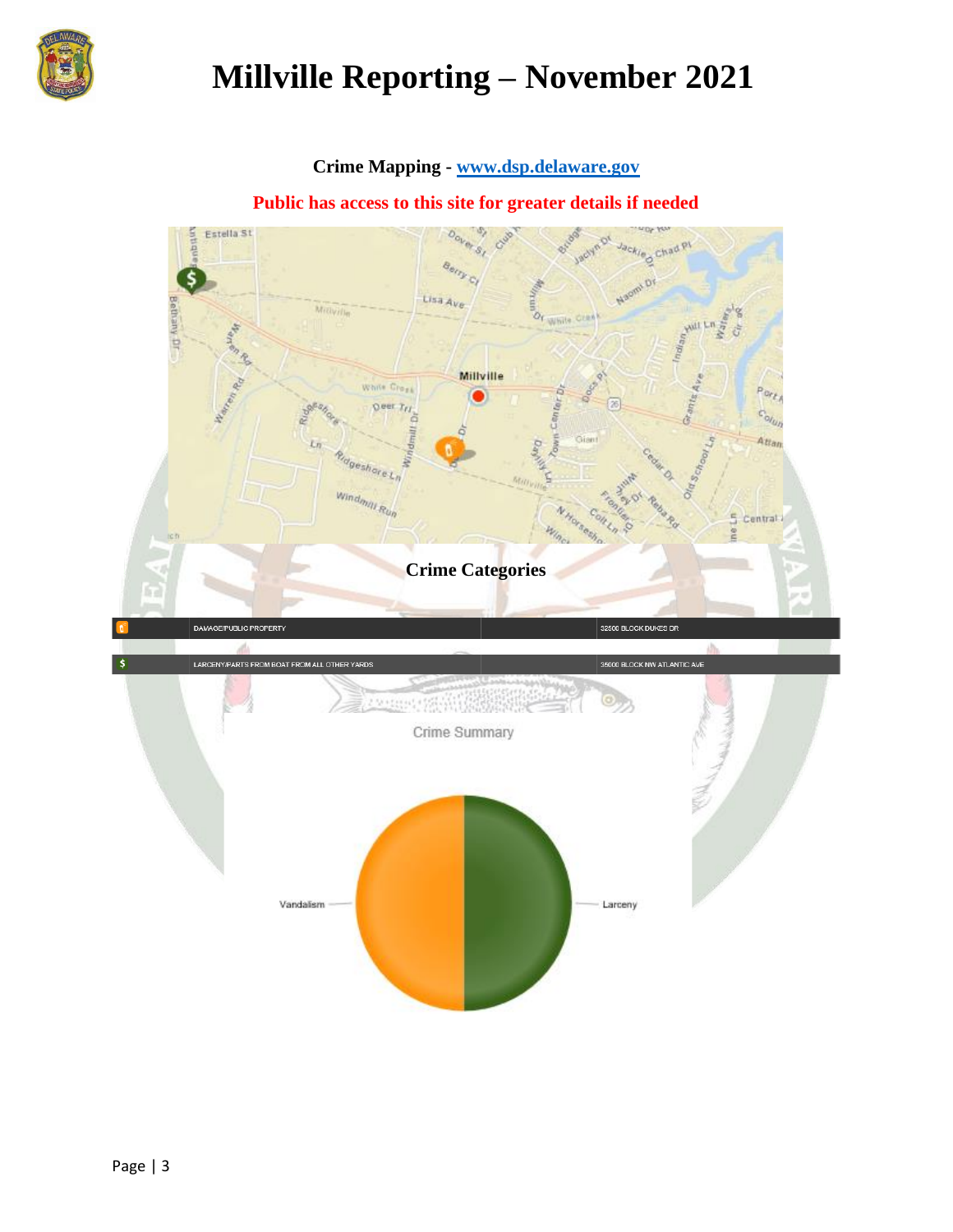### November 2021 Activity Report

|                                            | November-21    | November-20    |
|--------------------------------------------|----------------|----------------|
| <b>EMS Calls</b>                           | 189            | 202            |
| <b>Fire Calls</b>                          | 30             | 38             |
| <b>Total Calls</b>                         | 219            | 240            |
| <b>Types of Fire Calls</b>                 |                |                |
| <b>Assist other Fire Companies</b>         | 5              | $\overline{2}$ |
| <b>Automatic Fire Alarms</b>               | 5              | 14             |
| <b>Carbon Monoxide Detector Activation</b> | 4              | 0              |
| Gas Leaks                                  | $\overline{2}$ | $\overline{2}$ |
| <b>Medical Assist</b>                      | 3              | $\overline{7}$ |
| Motor Vehicle Accident                     | $\overline{2}$ | $\overline{2}$ |
| Other Type Alarms                          | 6              | 4              |
| <b>Outside Fires</b>                       | $\mathbf{1}$   | 1              |
| <b>Structure Fires</b>                     | $\overline{2}$ | 6              |
| <b>Vehicle Fires</b>                       | 0              | 0              |
| <b>Types of EMS Calls</b>                  |                |                |
| Assist                                     | 18             | 12             |
| Cancellation                               | 13             | 19             |
| <b>DOA</b>                                 | $\overline{2}$ | 0              |
| <b>Patient Refusals</b>                    | 33             | 44             |
| <b>Public Service</b>                      | $\mathbf{1}$   | $\overline{2}$ |
| Stand By                                   | 9              | 18             |
| <b>Transfer of Care</b>                    | $\overline{2}$ | $\mathbf{1}$   |
| Transports                                 | 110            | 106            |
| Unable to locate                           | $\mathbf{1}$   | 0              |
| <b>Geographic Locations of Calls</b>       |                |                |
| County In District, out of town(s)         | 122            | 125            |
| Millville, town of                         | 25             | 17, MMC-3      |
| Ocean View, town of                        | 31             | Fire-9, EMS-35 |
| Out of District                            | 23             | 4              |
| <b>Personnel, Hours, Miles</b>             |                |                |
| <b>Hours in Service</b>                    | 328.3          | 336.3          |
| Personnel in Service                       | 846            | 890            |
| <b>Personnel Hours</b>                     | 912.9          | 833.79         |
| <b>Miles Traveled</b>                      | 6266.04        | 7308.6         |

Millville Medical Center - 4

#### **Incidents of Notable Interest**